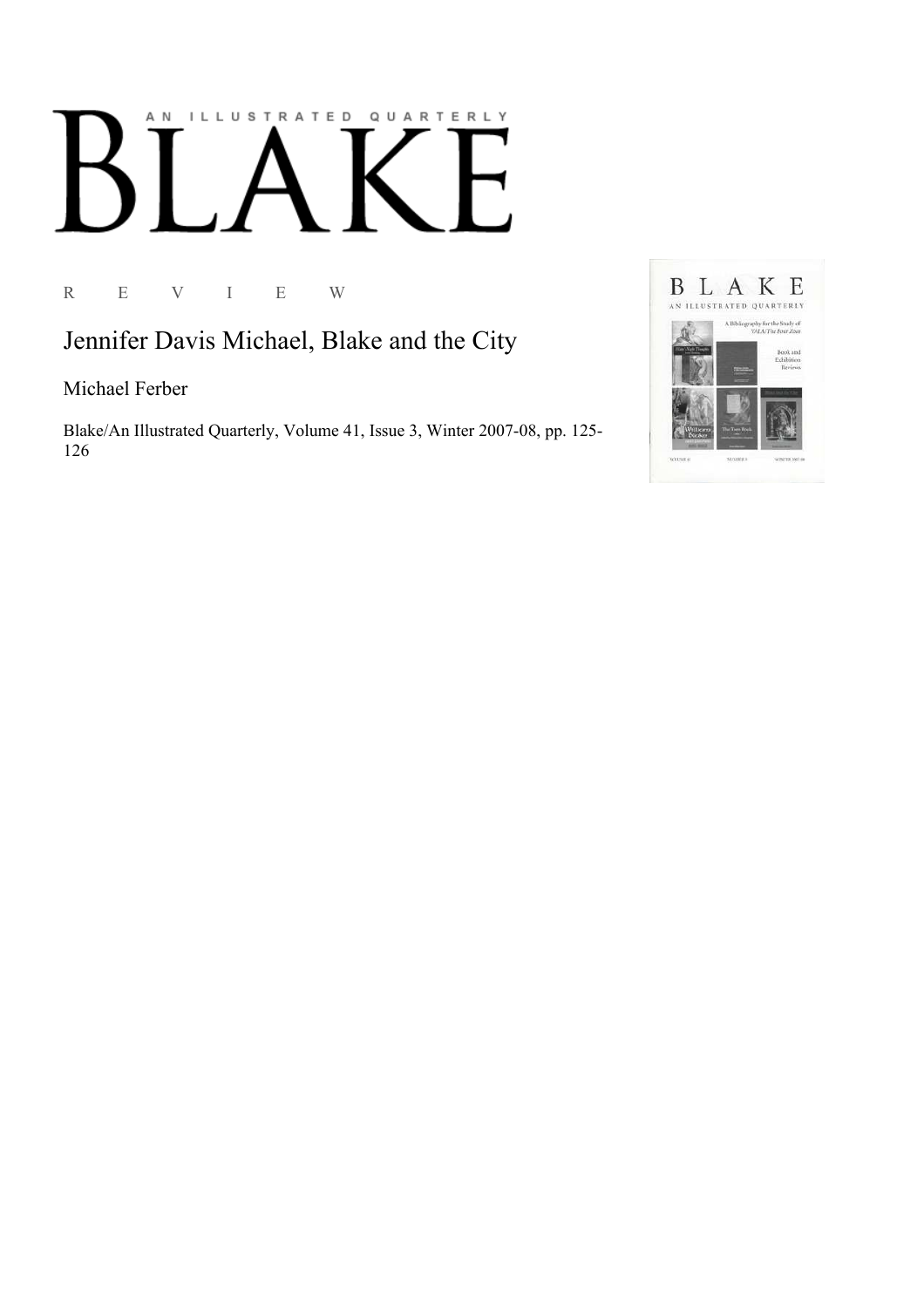Jennifer Davis Michael. *Blake and the City.*  Lewisburg: Bucknell University Press, 2006. 235 pp., 14 b&w illus. .\$55.00/£31.95, hardcover.

## Reviewed by Michael Ferber

THIS interesting and perceptive if somewhat uneven book repays careful reading. Its subject, the various cities Blake HIS interesting and perceptive if somewhat uneven book dwelled in and on (London, Jerusalem, Babylon, and Golgonooza), is large and important enough to warrant a booklength study. It is attentive to details, accurate in paraphrasing, and lucid and unpretentious in manner. It interprets chastely, for the most part, keeping close to the texts: simply by collating two or three scattered passages it often illuminates them all. It is up to date with Blake scholarship, and courteously engages with it intermittently throughout. It could serve as an advanced introduction to Blake, for graduate students, say, beginning a serious study of him; indeed I think the chapter on *The Four Zoas* contains one of the clearest and most useful brief guides to that nine- or tenfold mess of a poem. The book also offers much of interest to scholars, both in little observations about individual passages or citations of historical contexts and in larger, if sometimes questionable, frameworks for conceiving whole works. It consistently grinds no particular theoretical ax, though it submits to the hegemony of "text"; it cites Bachelard and de Certeau a few times, but Derrida, Foucault, and Lacan are refreshingly absent, even as absent presences.

Michael's introduction canvasses Blake's uneasy place in the romantic canon, and distinguishes his view of nature from Wordsworth's. The contrast between natural and artificial, between rural and urban, is not found in Blake, she argues, because "all human environments are constructed, be they urban or rural, and the idea of a pristine nature does not even exist outside the human mind" (18). (I would have dropped "the idea of," for as it stands the second clause is tautological.) She does not distinguish between rural and wild, and so the unexceptionable claim that humans construct the rural environment leaks into the highly debatable claim that they construct nature. But of course Blake did not usually distinguish them either, as we see right from the start in the contradiction between the opening line of the "Introduction" to *Innocence*  ("Piping down the valleys wild") and the frontispiece that shows a flock of sheep reconstructing the wild by removing the grass. "All that appears external," Michael says, "is for Blake internal" (16). This seems about right, but one substantial thread running through this book is "the physical city" (21), the real London, about which Michael comes up with some interesting data, new to me at least, and we may wonder how well this gritty given London intersects with the idealist or constructed city. This is a deep problem in Blake, of course, not just for Michael. She seems to think Blake has worked it all out consistently, whereas I think Blake often conflates collective social construction (by "Albion," for instance) and individual idealist projection, even leaving aside his extreme claim that the nothuman or "nature" is in the end only a projection of a fallen state of a human mind. In general, while she helpfully contrasts Blake's ideas with Wordsworth's, Swift's, or others', she seems to think within Blake's horizon of thought; he always has the last word. This sort of empathy or ventriloquism can be useful and encouraging, and I know how hard it is to resist sounding Blakean when one has devoted the time that it takes to feel capable of writing well about him, yet it tempts one to neglect or finesse his real difficulties and contradictions.

The conclusion of the introduction is a good summary of Blake's life in London, his eight residences and their neighborhoods, and how things were changing, "ever building, ever falling." Each of the four chapters that follow centers on a work and a theme or approach. The first deals with some of the *Songs* through a recasting of the pastoral mode into a kind of urban "communal space." It reminds us that there were quite a few parks, fields, and other open areas inside greater London, if not the City proper, so Blake did not have to escape London to enjoy some of the delights of rural life; the parks break down the country/city dichotomy. Nor does he distance himself from that life in his poems, which seem more intimate and engaged than both traditional, and Wordsworthian, pastoral. Michael thinks "Spring," "Laughing Song," and "Ecchoing Green" have an urban setting (47), though surely that is not something that was likely to occur to readers, even Londoners, familiar with the pastoral genre, and it is not clear what difference it makes in how we read each poem. More telling, I think, is her point that "Holy Thursday" *of Experience* seems to have both an urban setting, like its *Innocence* counterpart, and a rural one, with its invocation of "land" and "fields" and "thorns" (49). Anticipating her approach to *Jerusalem* in the final chapter, which she pursues with a vengeance, Michael argues that some late copies, with their "elaborate frames ... outside the designs," "draw attention to the created quality of this pastoral world" (40-41) within a city. Her comments on several of the poems are often subtle and well worth pondering, though occasionally I was left unconvinced. In the "Introduction," she writes, "the song appears to 'fall' from pure music to written text," though the shift "reverses itself" as the song is offered to every child (43). Why "fall"? Is this still the effect of Edward Said's mistake in *Beginnings* that "1 stain'd the water clear" describes a fall, a metaphysical or spiritual stain, as if there were some purer way to make ink? She seems to want every conceivable meaning of "mark" to be operative in "London," including "make a mark," and allows the marks in both Ezekiel and Revelation to be part of the background of the poem, though I would have thought them mutually exclusive. But these are minor distractions from much that is rich and interesting.